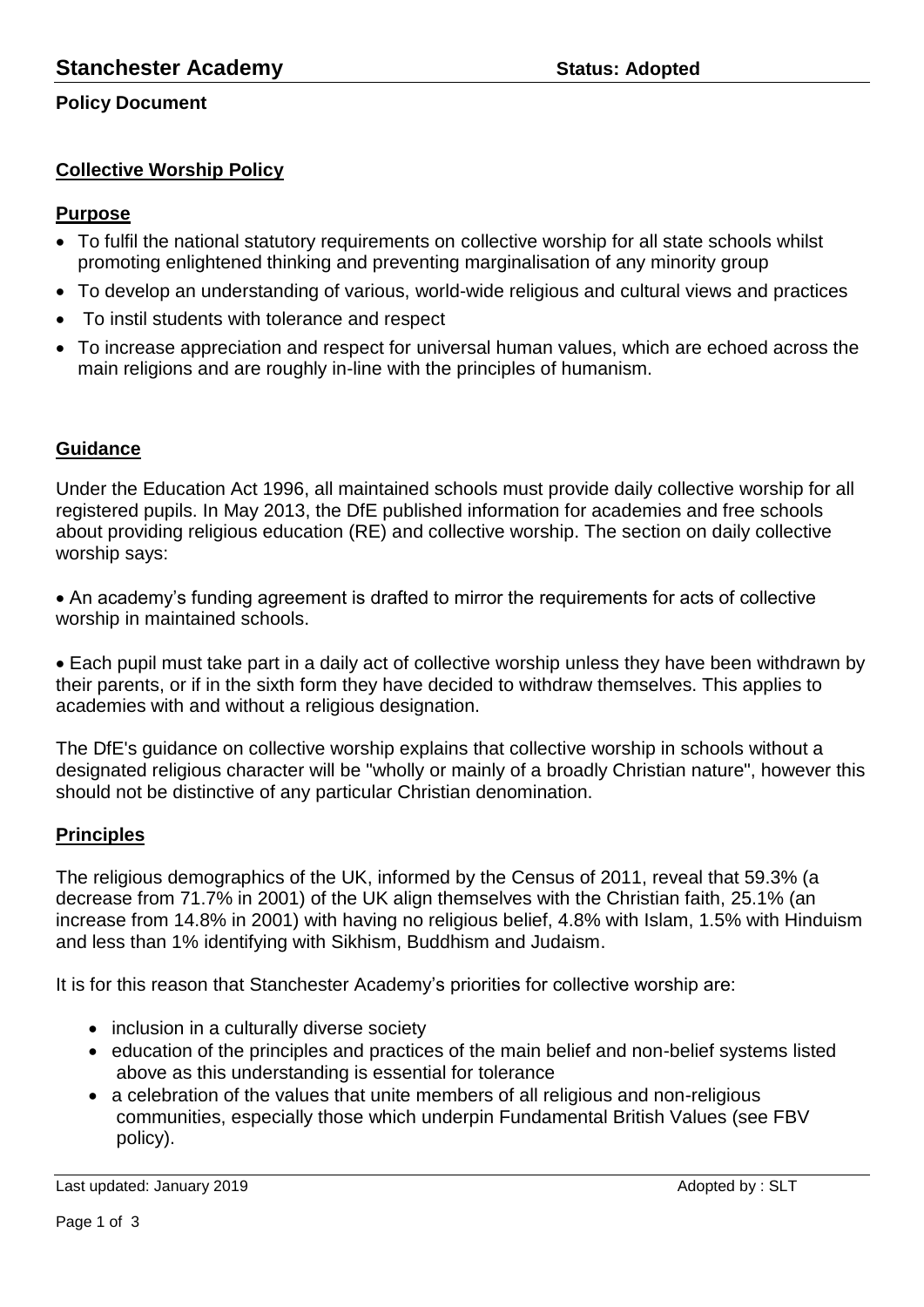# **Stanchester Academy Status: Adopted**

## **Policy Document**

- an insistence that no world-view should take precedent over any other as this the prerequisite for respect
- all students should be provided with unbiased and balanced viewpoints and should be challenged to question their own preconceptions, consider alternative arguments and positions of others

Due to these priorities it has been decided that collective worship at Stanchester Academy must be informed by 'liberal human values' rather than 'broadly Christian values'. These values are:

- A commitment to the application of reason and science to the understanding of the universe and to the solving of human problems
- A belief that education, enlightenment, scientific discovery and technology can contribute to the betterment of human life
- A belief in an open and pluralistic society and that democracy is the best guarantee of protecting human rights from authoritarian elites and repressive majorities
- A belief in the arts of negotiation and compromise as a means of resolving differences and achieving mutual understanding
- A commitment to securing justice and fairness in society and with eliminating discrimination and intolerance
- A belief that it is our duty as citizens of Great British society to help others more vulnerable than ourselves
- A dedication to transcend divisive parochial loyalties based on race, religion, gender, nationality, creed, class, sexual orientation, or ethnicity, and strive to work together for the common good of humanity.
- We want to protect and enhance the earth, to preserve it for future generations, and to avoid inflicting needless suffering on other species.
- We believe in enjoying life here and now and in developing our creative talents to their fullest.
- We believe in the cultivation of moral excellence.
- We believe in the common moral decencies: altruism, integrity, honesty, truthfulness, responsibility. Humanist ethics is amenable to critical, rational guidance. There are normative standards that we discover together. Moral principles are tested by their consequences.
- We are deeply concerned with the moral education of our children. We want to nourish reason and compassion.
- We are citizens of the universe and are excited by discoveries still to be made in the cosmos.
- We are sceptical of untested claims to knowledge, and we are open to novel ideas and seek new departures in our thinking.
- We affirm humanism as a realistic alternative to theologies of despair and ideologies of violence and as a source of rich personal significance and genuine satisfaction in the service to others.
- We believe in optimism rather than pessimism, hope rather than despair, learning in the place of dogma, truth instead of ignorance, joy rather than guilt or sin, tolerance in the place of fear, love instead of hatred, compassion over selfishness, beauty instead of ugliness, and reason rather than blind faith or irrationality.
- We believe in the fullest realization of the best and noblest that we are capable of as human beings

Last updated: January 2019 **Adopted by : SLT**